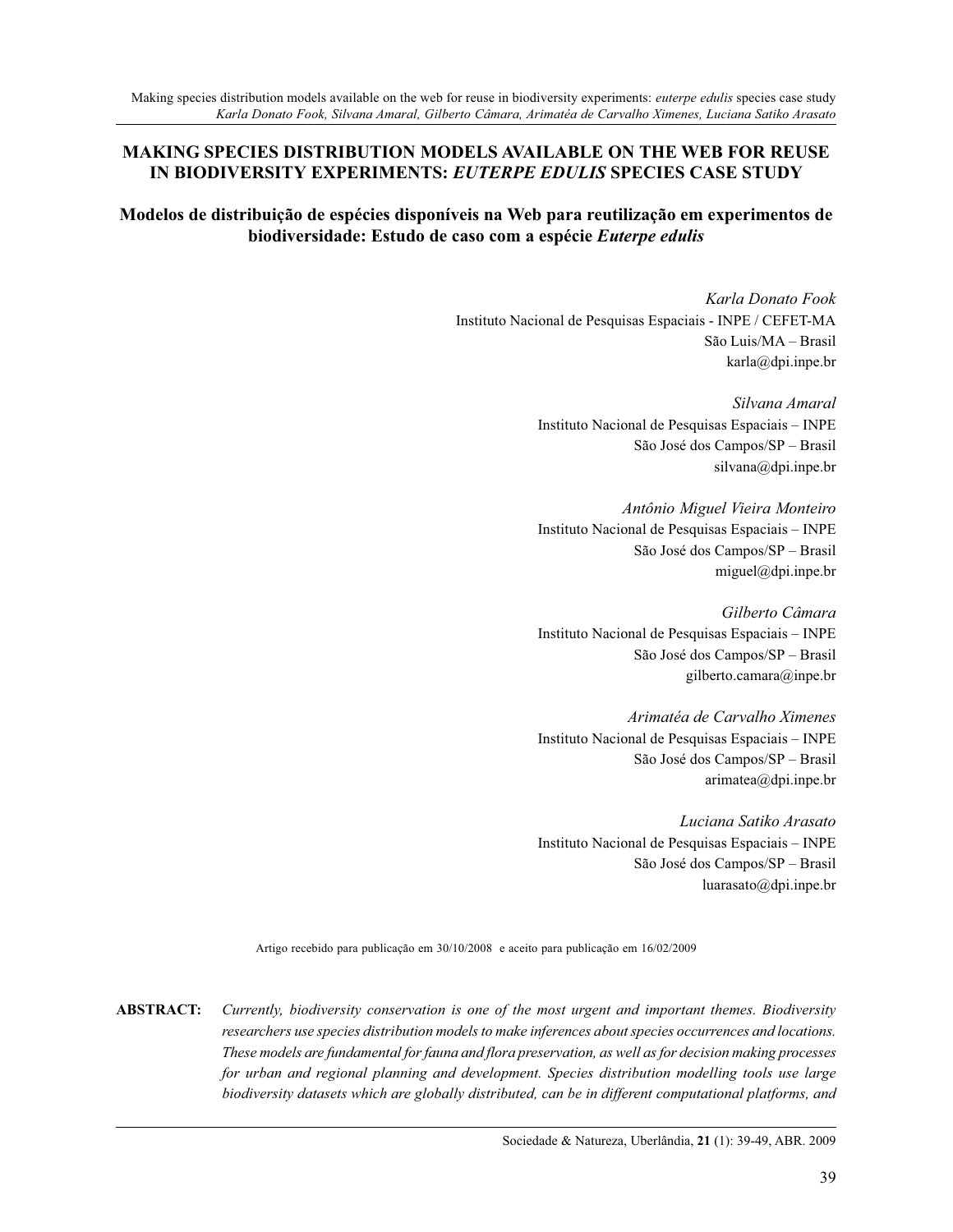*are hard to access and manipulate. The scientific community needs infrastructures in which biodiversity researchers can collaborate and share knowledge. In this context, we present a computational environment that supports the collaboration in species distribution modelling network on the Web. This environment is based on a modelling experiment catalogue and on a set of geoweb services, the Web Biodiversity Collaborative Modelling Services – WBCMS.*

**Keywords:** Collaboration, Species modelling, Species distribution modelling, E-science.

**RESUMO:** *A conservação da biodiversidade é uma das questões mais urgentes e importantes da atualidade. Pesquisadores da biodiversidade usam modelos de distribuição de espécies para fazer inferências sobre ocorrência e localização de espécies. Estes modelos são fundamentais para a preservação da fauna e flora mundiais, bem como nos processos de tomada de decisão durante o planejamento e desenvolvimento urbano e regional. Ferramentas para modelagem de distribuição de espécies usam grandes conjuntos de dados de biodiversidade que estão globalmente distribuídos, podendo estar em diferentes plataformas computacionais, o que dificulta seu acesso e manipulação. A comunidade científica precisa de infra-estruturas onde pesquisadores de biodiversidade possam colaborar e dividir conhecimento. Neste contexto apresentamos um ambiente computacional que suporta a colaboração em uma rede de modelagem de distribuição de espécies na Web. Este ambiente baseia-se em um catálogo de experimentos de modelagem e em um conjunto de serviços web geoespaciais, o Web Biodiversity Collaborative Modelling Services – WBCMS.*

**Palavras-chave:** Modelagem de distribuição de espécies, Biodiversidade, Serviços web, Colaboração.

#### **1. Introduction**

Biodiversity information is essential for decision making processes. Scientists working with biodiversity information use a variety of data sources, statistical analysis, modelling tools, and presentation and visualization software. Among these tools, we highlight species distribution models that allow researchers to make inferences about the diversity, abundance and spatial distribution of species over different geographical areas. The study about species distributed on Earth in space and time has a long history which has inspired many biogeographers to seek explanations (GUISAN and THUILLER, 2005).

The developed models to predict the distribution of plants and animals relate species occurrence and environmental factors that limit their distribution quantitatively. These factors are called environmental variables. This relationship is based

on the concept of ecological niche and it can be visualized as a multidimensional space (HUTCHINSON, 1957). Each dimension represents the interval of a certain environmental condition that indicates the species distribution in the geographical space. Biodiversity researchers should identify environmental factors to determine the threatened species distribution in order to plan mitigation policies of the population decline or to locate areas where the new individuals can be reintroduced (RUSHTON *et al*., 2004). Species distribution models are also used to predict effects on climate change, to handle invasive species problems, and to predict the best places to set up new protected areas.

Species distribution modelling tools access large sets of geospatial data such as environmental layers or variables that may be archived by different institutions. It creates computational challenges of data collection integration, management and storage

Sociedade & Natureza, Uberlândia, **21** (1): 39-49, ABR. 2009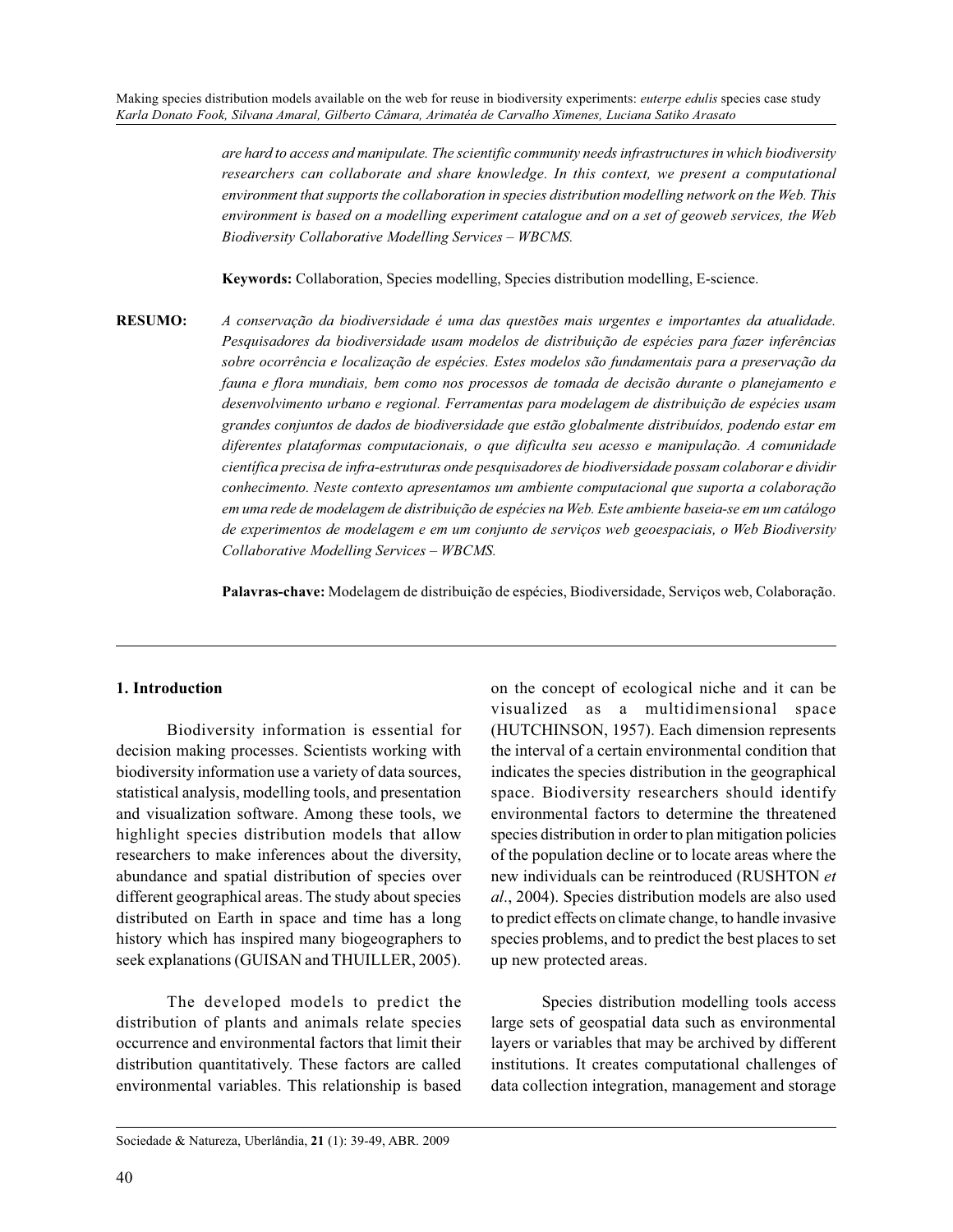systems, knowledge extraction, and access to distributed geospatial data. In addition, *"species distribution model results should be easily accessible to decision makers"* (BEST *et al*., 2007). These features involve computational resources to enable scientists to share experiments in a distributed environment. This scenario calls for infrastructures to support local and global research and to disseminate information. Collaborative environments on the Web present resources to supply these aspects. These environments have become an important dimension of the scientific method. They complement theory, experimentation, and simulation in various applications.

This paper reports a collaborative environment to support modelling experiment sharing, and its reuse on the Web. This environment is based on a species distribution modelling experiments catalogue, and on a set of geospatial web services, the Web Biodiversity Collaborative Modelling Services – WBCMS. For an early discussion of WBCMS, see ("autor" *et al*., "ano"). The WBCMS architecture is part of an international project for building biodiversity models, the OpenModeller Project (http:// openmodeller.cria.org.br/) (MUÑOZ, 2004; GIOVANNI, 2005; OPENMODELLER, 2005).

The present work is organized as follows. Section 2 presents the theoretical foundation for the collaborative environment. Section 3 describes an example of the model instances catalogue usage. Section 4 presents final comments.

## **2. Background**

## **2.1. Species distribution models**

This section briefly describes a species distribution model, highlighting those points that facilitate the understanding of the rest of the paper. Generally, researchers make field work to get ecological information and localization related to species under study. Other sources are museums and herbariums. However, sometimes it is highly costly

to accomplish systematic studies to know the true species distribution. In addition, institutions lack biodiversity data. Researchers build a predictive statistical model to approximate to potential species distribution. This model, named as species distribution model, results from relationship analysis between georeferenced species occurrence data and environmental variables related to species distribution such as vegetation covering, temperature, and topography. The process continues by projecting the model onto a map of the study region (GRILO, 2006).

There are several algorithms used to produce species distribution models, such as Genetic Algorithm for Rule-set Production – GARP (STOCKWELL and PETERS, 1999), Bioclimatic Envelope – BIOCLIM (BUSBY, 1991), and Maximum Entropy Method (PHILLIPS *et al*., 2006), among others. Each algorithm has its own features and parameters, which are outside the scope of this paper. However, modelling processes have input data, algorithms and output data in common. For more details about species distribution models, see (GUISAN and ZIMMERMANN, 2000).

## **2.2. OpenModeller desktop**

The OpenModeller Desktop is a modelling application that offers a user-friendly front end to the OpenModeller library. It provides an environment where aspects of data preparation and local model running can be carried out. Algorithms for predictive species distribution modelling such as Genetic Algorithm for Rule-set Production – GARP (STOCKWELL and PETERS, 1999), and Maximum Entropy Method (PHILLIPS *et al*., 2006) are available in OpenModeller Desktop. For more details, see (SUTTON *et al*., 2007).

The OpenModeller Desktop is part of OpenModeller Project, a thematic project for collaborative building of biodiversity models. There are several development areas within this Project besides OpenModeller Desktop: the OpenModeller library and the OpenModeller Web Service (OMWS). The library provides a uniform method for modelling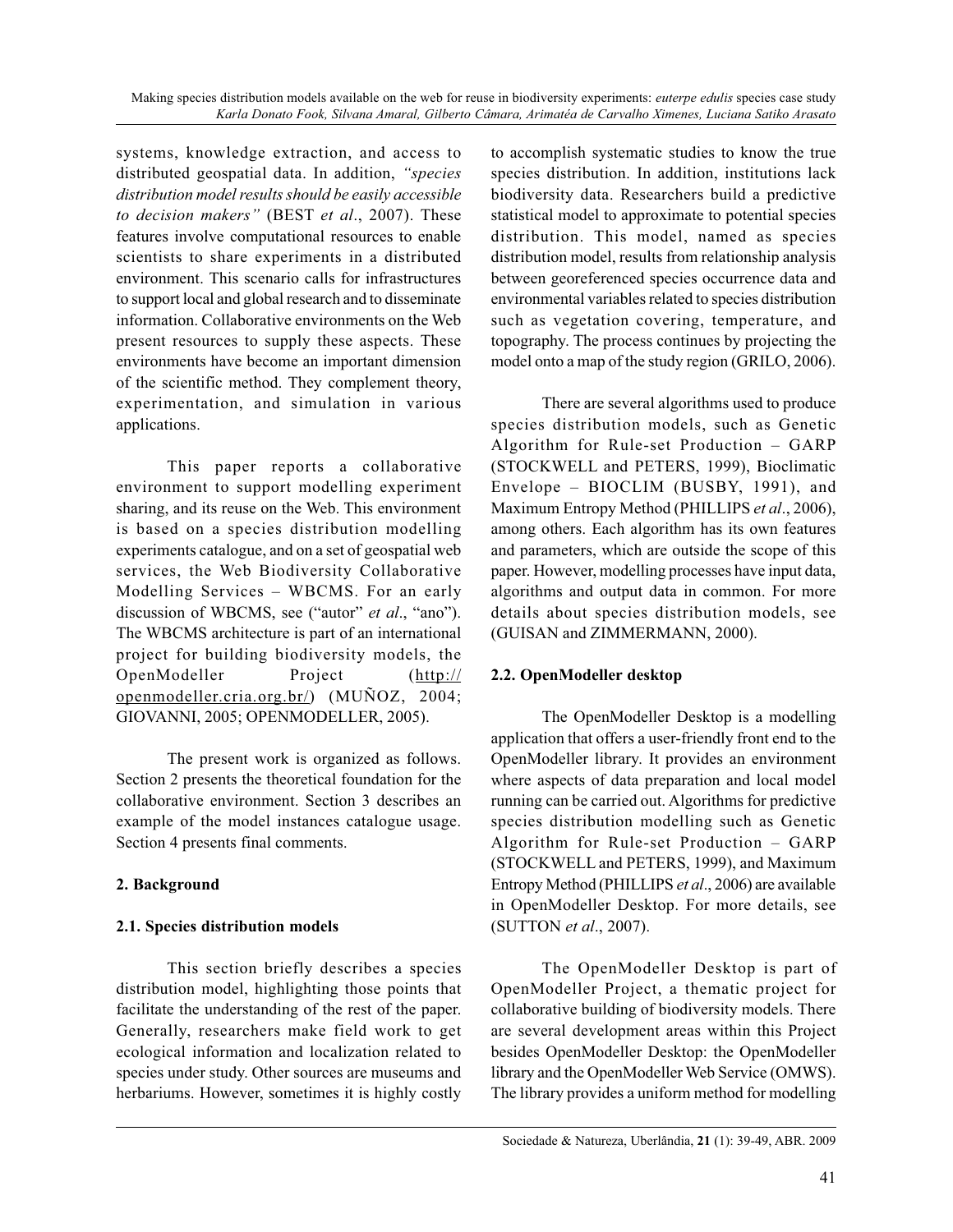distribution patterns using various modelling algorithms. The OMWS is a web version that is available for remote execution of openModeller jobs (GIOVANNI, 2005; SUTTON *et al*., 2007).

# **2.3. Related work**

Trends point to collaborative environments on Web to support biodiversity research. Serique *et al*. (2007) have proposed Mo Porã tool (www.lba.inpa.gov.br/mopora), a web collaborative environment to share files and data in research groups in LBA Program (Large-Scale Biosphere-Atmosphere Experiment in Amazonia – www.lba.inpa.gov.br/lba). The WeBIOS Project (Web Service Multimodal Tools for Biodiversity Research, Assessment and Monitoring) provides scientists with a system that supports exploratory multimodal queries over heterogeneous biodiversity data sources (WEBIOS, 2005).

BioGeomancer Project (www.biogeomancer.org) is a collaborative project that aims to improve the quality and quantity of biodiversity data. This project develops products such as workbench, web services, and desktop applications that provide georeferencing for collectors, curators and users of natural history specimens (BIOGEOMANCER, 2005). Beija-flor Project (www.lba.cptec.inpe.br/beija-flor) involves an internet-based approach for sharing scientific data. It provides a data search by harvesting and organizing metadata (HORTA and GENTRY, 2008). The Aondê Web service supports ontology sharing and management on the Web in biodiversity domain (DALTIO and MEDEIROS, 2008). O´Connor *et al*. (2005) propose Spatial Information Exploration and Visualization Environment – SIEVE, an online collaborative environment for visualizing environmental model outputs in 2D and 3D.

The presented approaches aim to integrate and share biodiversity and geographical data and tools. However, they do not aim to share species modelling results. Our proposal holds a geoweb services based architecture that aims to support sharing descriptive information about spatial data, and relevant information objects. In addition, it also enables researchers to reuse catalogued data. Our goal is also to extract implicit knowledge inserted in the modelling process and to make it available in an online catalogue.

# **3. Collaborative environment for sharing and reusing of species distribution modelling results on the Web**

This section presents a collaborative environment to support biodiversity research. This environment is based on a modelling experiment catalogue. One species modelling experiment is represented by a model instance. To a better understanding of this section, we briefly describe the model instance idea. It aims to describe a species distribution modelling experiment as a whole and to capture information inserted into an experiment. The model instance includes information related to

- *(a) Model*: name, description, author, and modelled species (data and metadata);
- *(b) Model generation*: algorithms and their parameters, and input data, such as occurrence points (latitude and longitude) and environmental layers;
- *(c) Results*: reports, evaluation indexes, and georeferenced maps.

Besides the information above, the biodiversity researcher complements the model instance with extra data such as personal comments, and confidence degree. These data allow other researchers to assess the species distribution modelling experiments.

Now, let's consider that researchers from different institutions wish to share modelling experiments, to access experiments performed elsewhere, and to compare them. They can use the collaborative environment to publish their modelling experiments, to access experiments, and to run new models reusing published ones. This environment allows researchers to compare models and to make new discoveries. There is a model instance catalogue

Sociedade & Natureza, Uberlândia, **21** (1): 39-49, ABR. 2009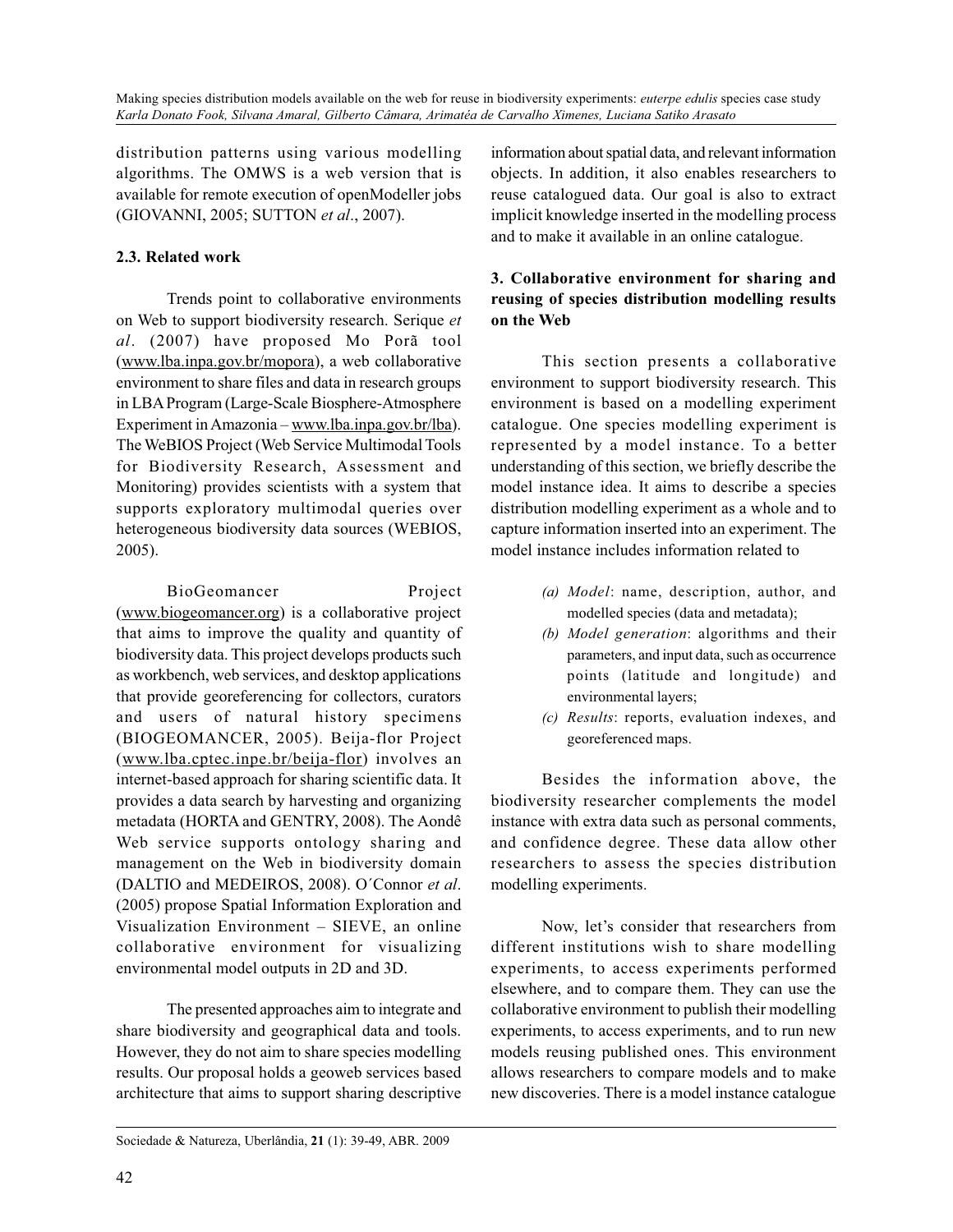available on the Web. Researchers can access this catalogue through a set of geospatial web services, the Web Biodiversity Collaborative Modelling Services – WBCMS (see Figure 1).



Figure 1. Model instance catalogue

The Figure 1 diagram shows that WBCMS enable researchers to share model instance, and to visualize it from catalogue. There are two client applications in WBCMS architecture that allow the researcher to access the catalogue. They are *Model Instance Catalogue* client application and *Model Instance Access* client application.

The researcher uses the *Model Instance Catalogue* application to publish his experiments, and the *Model Instance Access* application to visualize model instances available on catalogue. The next subsection describes the Collaborative Environment usage from a simple case study.

## **3.1.** *Euterpe edulis* **Mart. Model Instance – a simple case study**

Briefly, the researcher can use the WBCMS

architecture to: (a) publish his model instance; (b) access model instance catalogue, and (c) produce new species distribution models. In this example, the researcher creates the *Euterpe edulis* Mart. species distribution model using the OpenModeller Desktop. The researcher uses the *Model Instance Catalogue* application to publish his modelling experiment into model instance catalogue.

#### •**Publishing the model instance**

The *Model Instance Catalogue* application captures model generation process information from result files, allows the researcher to inform personal comments about the experiment, and sends model instance data to catalogue. Figure 2 shows the *Model Instance Catalogue* application form.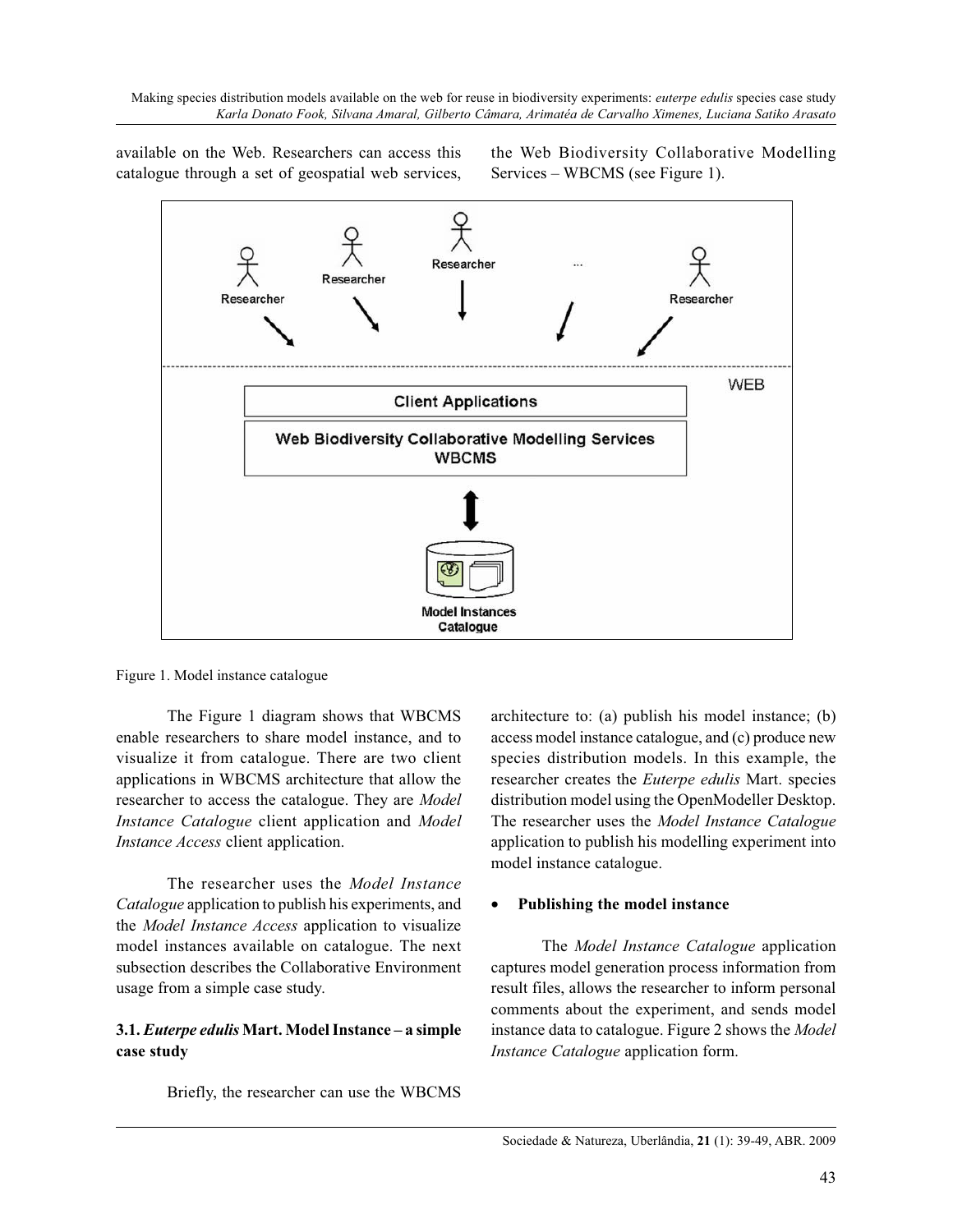

Figure 2. Model Instance Catalogue application form

The researcher uses this form to publish the modelling experiment. He indicates general data related to modelling such as confidence degree, comments, and occurrence data publish authorization. This authorization makes the model instance available to reuse. Model generation data are extracted from OpenModeller result files. Therefore, result file paths are also informed by scientist.

#### •**Visualizing the model instance**

Remember that the researcher can visualize catalogued model instances using the *Model Instance Access* application. All model instance elements are

available in this application. WBCMS has a number of predefined queries that enables the researcher to get answers for the following questions: *"What species are being modelled?"*, *"Where does the data come from?"*, *"What are the environmental variables?"*, and *"What are the algorithms?"*. Figure 3 displays predefined queries, and parameterized queries available to use.

After selecting the model instance, the researcher can access its general information, modelled species data, algorithm parameters and information, as shown in Figure 4.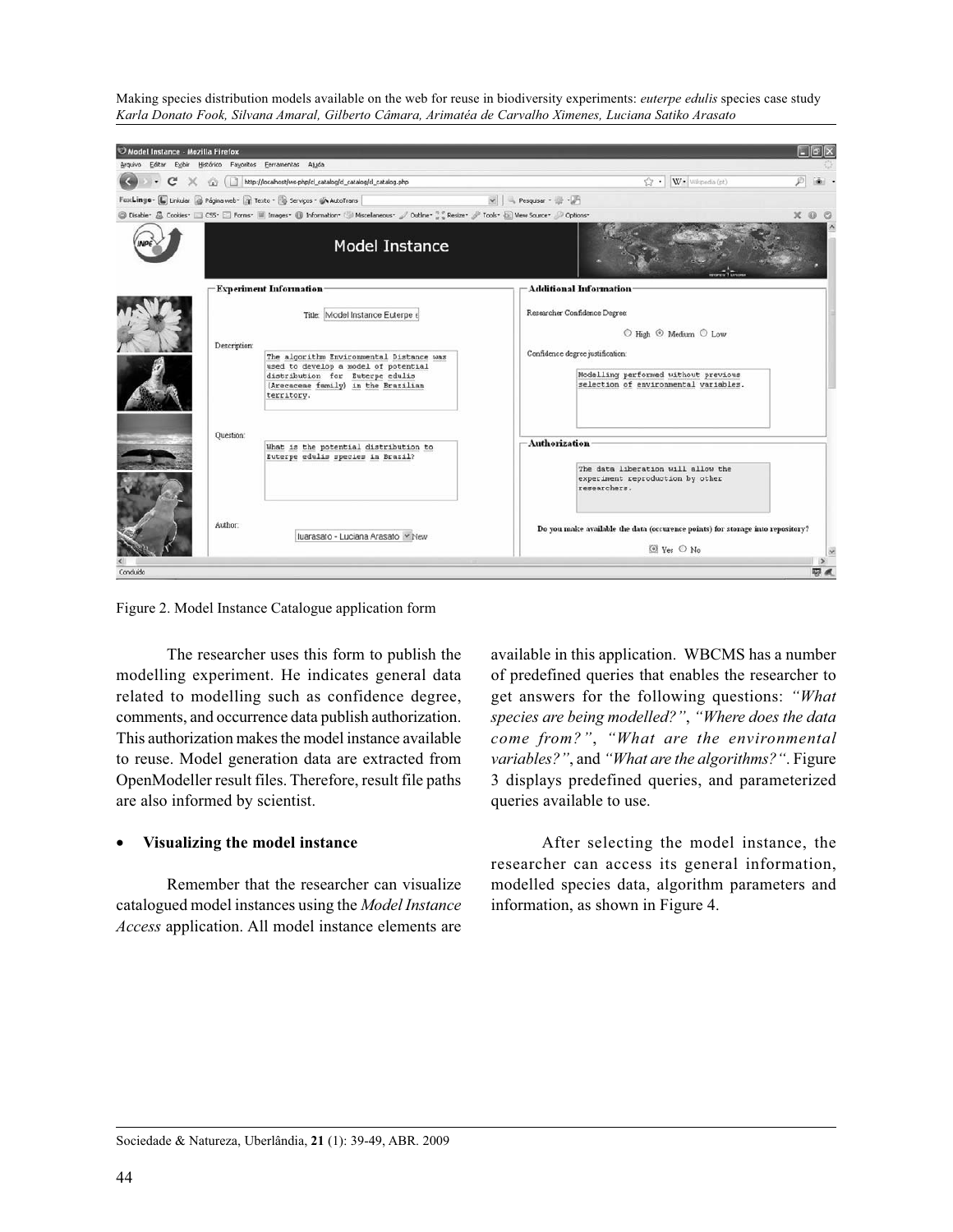| Model Instance - Mozilla Firefox                                    |                                                                          |                                                                                                                                                                                       |                                                                                                                                                                                                                                                                                                                                                                                                                                    |   | $ \sigma$ $\times$ |
|---------------------------------------------------------------------|--------------------------------------------------------------------------|---------------------------------------------------------------------------------------------------------------------------------------------------------------------------------------|------------------------------------------------------------------------------------------------------------------------------------------------------------------------------------------------------------------------------------------------------------------------------------------------------------------------------------------------------------------------------------------------------------------------------------|---|--------------------|
|                                                                     | Arquivo Editar Egibir Histórico Fayoritos Eerramentas Aluda              |                                                                                                                                                                                       |                                                                                                                                                                                                                                                                                                                                                                                                                                    |   |                    |
| $\mathbf{C}$<br>$\cdot$<br>$\times$                                 | http://localhost/ws-php/d_visual/d_visual/d_questions.php<br><b>COL</b>  | ☆ We Wingeda (pt)                                                                                                                                                                     |                                                                                                                                                                                                                                                                                                                                                                                                                                    |   |                    |
|                                                                     | FoxLingo - L Linkular B Página web - T Texto - B Serviços - GA AutoTrans |                                                                                                                                                                                       | v + Pesquisar + 22 + 25                                                                                                                                                                                                                                                                                                                                                                                                            |   |                    |
|                                                                     |                                                                          | O Disable * & Cookies * El CSS * El Frams * M Images * 10 Information * @ Macellaneous * of Outline * Resize * # Tools * & View Source *                                              | Options*                                                                                                                                                                                                                                                                                                                                                                                                                           |   | $\times$ 0 0       |
|                                                                     |                                                                          | <b>Model Instance</b>                                                                                                                                                                 |                                                                                                                                                                                                                                                                                                                                                                                                                                    |   |                    |
| Model<br>Instance<br>Questions<br>Parametrized<br>Questions<br>Home |                                                                          | Ouestions<br><b>Select a Question:</b><br>1 - What species are being modelled?<br>1 - What species are being modelled?<br>2 - What are the used algorithms?<br>Parametrized Questions | 3 - Which are the model instances with high confidence degree?<br>4 - Which are the model instances with medium confidence degree?<br>5 - Which are the model instances with low confidence degree?<br>6 - Which are the model instances with available data?                                                                                                                                                                      |   |                    |
| Concluido                                                           |                                                                          | $\odot$ Who works with environmental variable                                                                                                                                         | 1 - weather<br>1 - weather<br>2 - vegetation<br>$3 - sol$<br>4 - soil nutrient<br>$5 -$ soil $pH$<br>8 - litology<br>7 - soil depth<br>8 - soil water<br>9 - topography<br>10 - percent slope<br>11 - degree slope<br>$12 - aspect$<br>13 - elevation<br>14 - topographic convexity<br>15 - eastness<br>16 - northness<br>17 - temperature<br>18 - potential evotranspiration<br>19 - Monthly moisture index<br>20 - precipitation | w | 平点                 |

Figure 3. List of available queries

|                                   | Kingdom:      | Plantae                                     |                |                                                                                                                                                                                                               |       |              |                        |
|-----------------------------------|---------------|---------------------------------------------|----------------|---------------------------------------------------------------------------------------------------------------------------------------------------------------------------------------------------------------|-------|--------------|------------------------|
|                                   | Phylum:       | Magnoliophyta                               |                |                                                                                                                                                                                                               |       |              |                        |
|                                   | Class:        | Liliopsida                                  |                |                                                                                                                                                                                                               |       |              |                        |
|                                   | Order:        | <b>Arecales</b>                             |                |                                                                                                                                                                                                               |       |              |                        |
|                                   | Family:       | Arecaceae                                   |                |                                                                                                                                                                                                               |       |              |                        |
|                                   |               |                                             |                |                                                                                                                                                                                                               |       |              |                        |
| Metadata                          |               |                                             | Algorithm Data |                                                                                                                                                                                                               |       |              |                        |
|                                   |               |                                             |                | Name: EnvironmentalDistance                                                                                                                                                                                   |       | Version: 0.2 |                        |
| Name Status:                      | accepted name |                                             |                | Author: Monoz. Giovanni Bellini<br>Code Author: Danilo J. S. Bellini<br>Overview: Generic algorithm based on<br>Contact: daulo.estagio@gmail.com<br>environmental dissimilarity metrics                       |       |              |                        |
| Author:                           | Mart.         |                                             |                |                                                                                                                                                                                                               |       |              |                        |
| Source Database:                  |               | World Checklist of Selected Plant Families  |                |                                                                                                                                                                                                               |       |              |                        |
| Source Database URL:              |               | http://www.kew.org/wcsp/                    |                |                                                                                                                                                                                                               |       | Parameters:  |                        |
| Online Resource:                  |               | http://www.catalogueofafe.org               |                | Name                                                                                                                                                                                                          | Value |              |                        |
|                                   |               | /show_species_details.php?record_id=1690757 |                | Distance Type                                                                                                                                                                                                 | ı     |              |                        |
| <b>Reference Date:</b>            |               | 2008-09-29 18:43:45                         |                | <b>NearestPoints</b>                                                                                                                                                                                          | ı     |              |                        |
| <b><i><u>Allandration</u></i></b> |               |                                             |                | MaxDistance                                                                                                                                                                                                   | 0.1   |              |                        |
|                                   |               |                                             |                |                                                                                                                                                                                                               |       |              | <b>Service Control</b> |
| Model<br>Instance                 |               |                                             |                | General Information T Species data <sup>7</sup> Environmental layers   Presence Data <sup>7</sup> Algorithm data <sup>7</sup> Results   Performing<br><b>Statistics</b><br>25 - Model Instance Euterpe edulis |       |              |                        |
|                                   |               |                                             |                |                                                                                                                                                                                                               |       |              |                        |
| Questions                         | Information   |                                             |                |                                                                                                                                                                                                               |       |              |                        |
| Parametrized                      |               |                                             |                |                                                                                                                                                                                                               |       |              |                        |
| Questions                         |               |                                             |                |                                                                                                                                                                                                               |       |              |                        |
|                                   |               |                                             | Id:<br>Title:  | 25<br>Model Instance Euterpe edulis                                                                                                                                                                           |       |              |                        |
| Home                              |               |                                             |                |                                                                                                                                                                                                               |       |              |                        |
|                                   |               | Euterpe edulis Mart.                        | Description:   | The algorithm Environmental Distance<br>was used to develop a model of<br>potential distribution for Euterpe                                                                                                  |       |              |                        |
|                                   |               |                                             |                | edulis (Arecaceae family) in the<br>Brazilian territory.                                                                                                                                                      |       |              |                        |
|                                   |               |                                             |                | What is the potential distribution                                                                                                                                                                            |       |              |                        |
|                                   |               | <b>Environmental Distance</b>               | Question:      | to Euterpe edulis species in Brazil?                                                                                                                                                                          |       |              |                        |
|                                   |               |                                             |                | Creation Date: 2008-09-30 15:58:26                                                                                                                                                                            |       |              |                        |
|                                   |               |                                             | Author:        | Luciana Arasato                                                                                                                                                                                               |       |              |                        |
|                                   |               |                                             | Affiliation:   | INPE - National Institute of Space Research                                                                                                                                                                   |       |              |                        |

Figure 4. Model instance *Euterpe edulis* Mart. visualization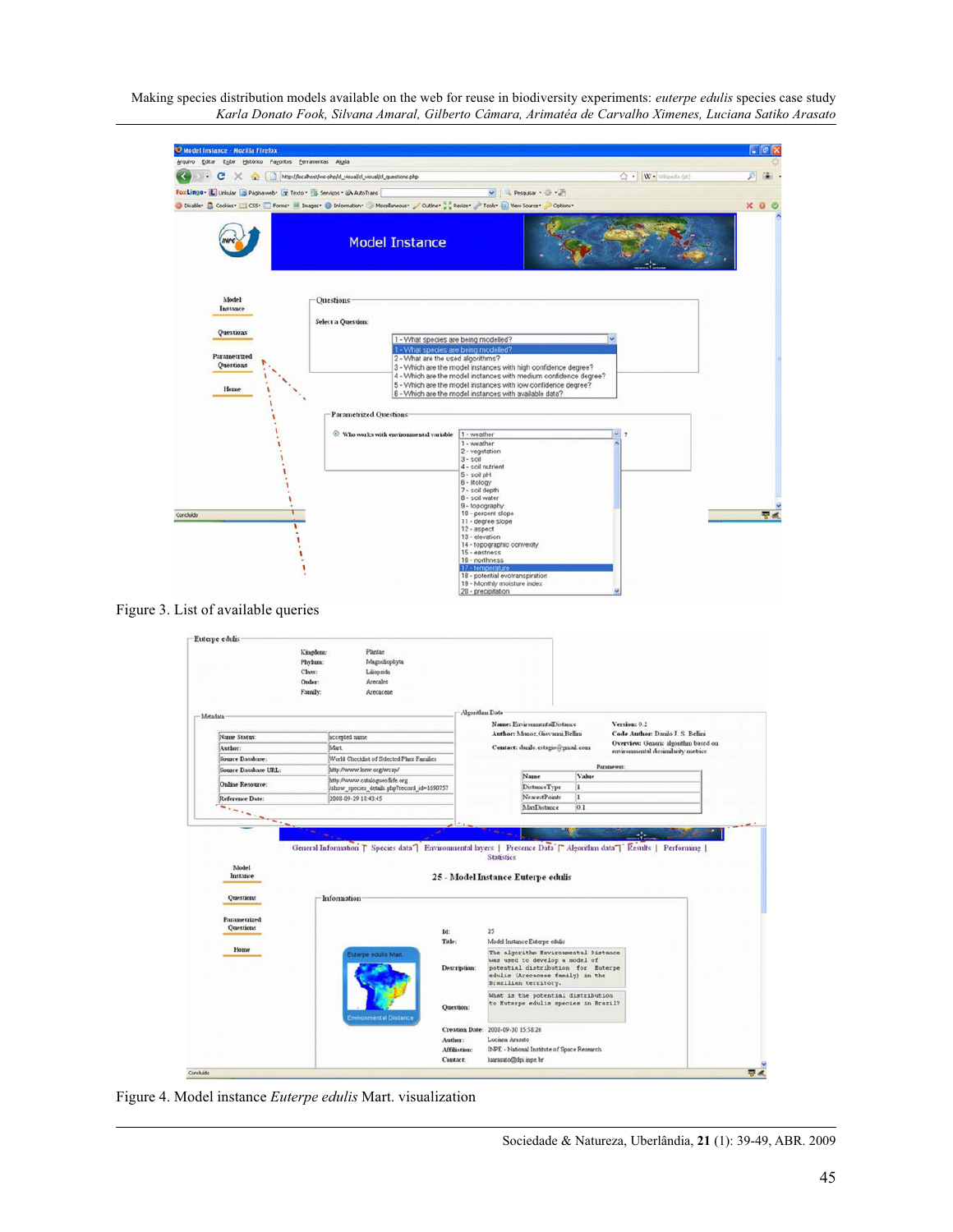Besides model instance general information, the modelled species information is presented (Figure 4). Considering that species-occurrence records have different sources and methods, they present different reliability degree to biodiversity researchers. Therefore, making it available is not sufficient to

assure their use by the community. The minimum requirements for a species occurrence record are its geographical positioning, and its taxonomic identification together with metadata such as details of when and where the specimen was collected (GURALNICK *et al*., 2007).



Figure 5. *Euterpe edulis* Mart. distribution map and evaluation indexes

Figure 5 displays model instance species distribution map and evaluation indexes. Maps and satellite images show the area where the species was found. The evaluation indexes and author comments about the experiment help the researcher to capture relevant aspects of the model. The *Model Instance Access* application also makes available data and metadata about modelling experiment authors.

#### • **Reusing model instance data to run new models**

The researcher can reuse catalogued model instance to run new models. Figure 6 displays the application form that enables the model instance reuse.

Figure 6 displays model instance algorithm information and parameters. The researcher can change algorithm parameters and select different environmental layers to run different models remotely. After this, new species distribution models are returned for comparisons (Figure 7).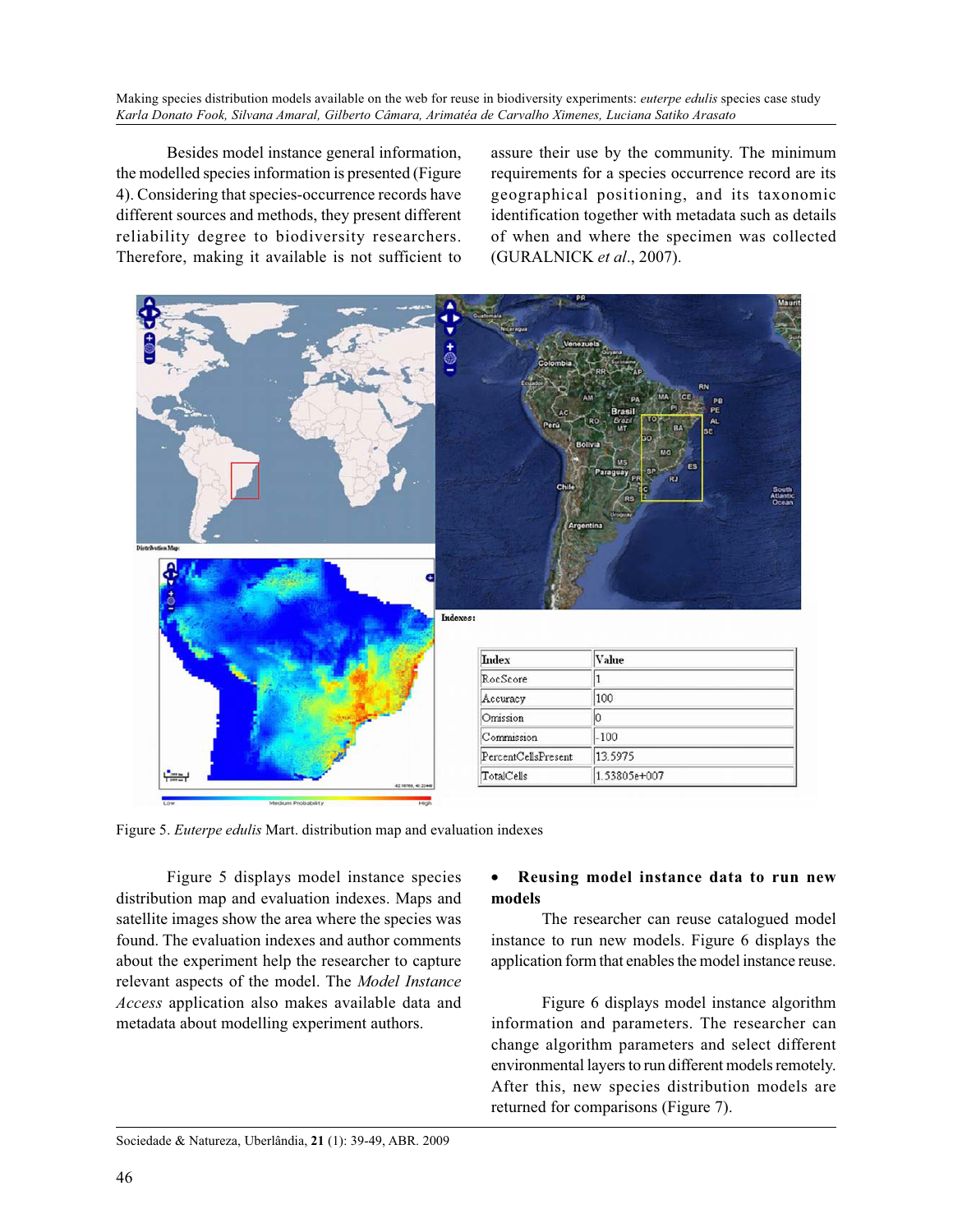| Model Instance - Mozilla Firefox                                                                                          |                                                                                                                  |      |                                  |              |                                                         |                                   |            | 二回             |  |  |
|---------------------------------------------------------------------------------------------------------------------------|------------------------------------------------------------------------------------------------------------------|------|----------------------------------|--------------|---------------------------------------------------------|-----------------------------------|------------|----------------|--|--|
| Exibir Histórico Fayoritos Ferramentas Ajuda<br>Editar<br>Arguivo                                                         |                                                                                                                  |      |                                  |              |                                                         |                                   |            |                |  |  |
| http://localhost/ws-php/cl_visual/cl_visual/cl_runModel.php?mdi=25<br>W - Whoeda (pt)<br>c<br>57.4<br>×<br>(n)            |                                                                                                                  |      |                                  |              |                                                         |                                   |            | P<br>圖         |  |  |
| FaxLinga . L. Linkular & Página web . T Texto . Serviços . @ AutoTrans                                                    |                                                                                                                  |      |                                  | $\mathbf{v}$ | $-1$<br>Pesquisar *                                     |                                   |            |                |  |  |
| O Disable : A Cookies Continue CSS - Therms C Images O Information C Miscellaneous Coutine C Resize C Tools D View Source |                                                                                                                  |      |                                  |              | Options-                                                |                                   |            | $\pmb{\times}$ |  |  |
|                                                                                                                           | <b>Model Instance</b>                                                                                            |      |                                  |              |                                                         |                                   |            |                |  |  |
| Model<br>Instance                                                                                                         | General Information   Species data   Environmental layers   Presence Data                                        |      |                                  |              | <b>Statistics</b><br>25 - Model Instance Euterpe edulis | Algorithm data   Results          | Performing |                |  |  |
| Questions                                                                                                                 | Model Parameters                                                                                                 |      |                                  |              |                                                         |                                   |            |                |  |  |
| Parametrized<br><b>Questions</b>                                                                                          | Species: Euterpe edulis                                                                                          |      | Author: Munoz, Giovanni, Bellini |              | Algorithm Name: EnvironmentalDistance Version: 0.2      | Code Author: Danilo J. S. Bellini |            |                |  |  |
| Home                                                                                                                      | Overview: Generic algorithm based on<br>Contact: danilo.estagio@gmail.com<br>environmental dissimilarity metrics |      |                                  |              |                                                         |                                   |            |                |  |  |
|                                                                                                                           | Parameters:<br>DistanceType<br><b>NearestPoints</b><br>MaxDistance<br><b>Presence Points:</b>                    | 0.1  |                                  |              |                                                         |                                   |            |                |  |  |
|                                                                                                                           |                                                                                                                  | Id   | X                                | Y            | Abundance                                               | Sample                            |            |                |  |  |
|                                                                                                                           |                                                                                                                  | 1535 | $-50.108$                        | $-29.602$    | 1                                                       |                                   |            |                |  |  |
| Concluido                                                                                                                 |                                                                                                                  |      |                                  |              |                                                         |                                   |            | 平点             |  |  |

Figure 6. Reusing model instance data



Figure 7. New distribution maps based on Model Instance *Euterpe edulis* Mart.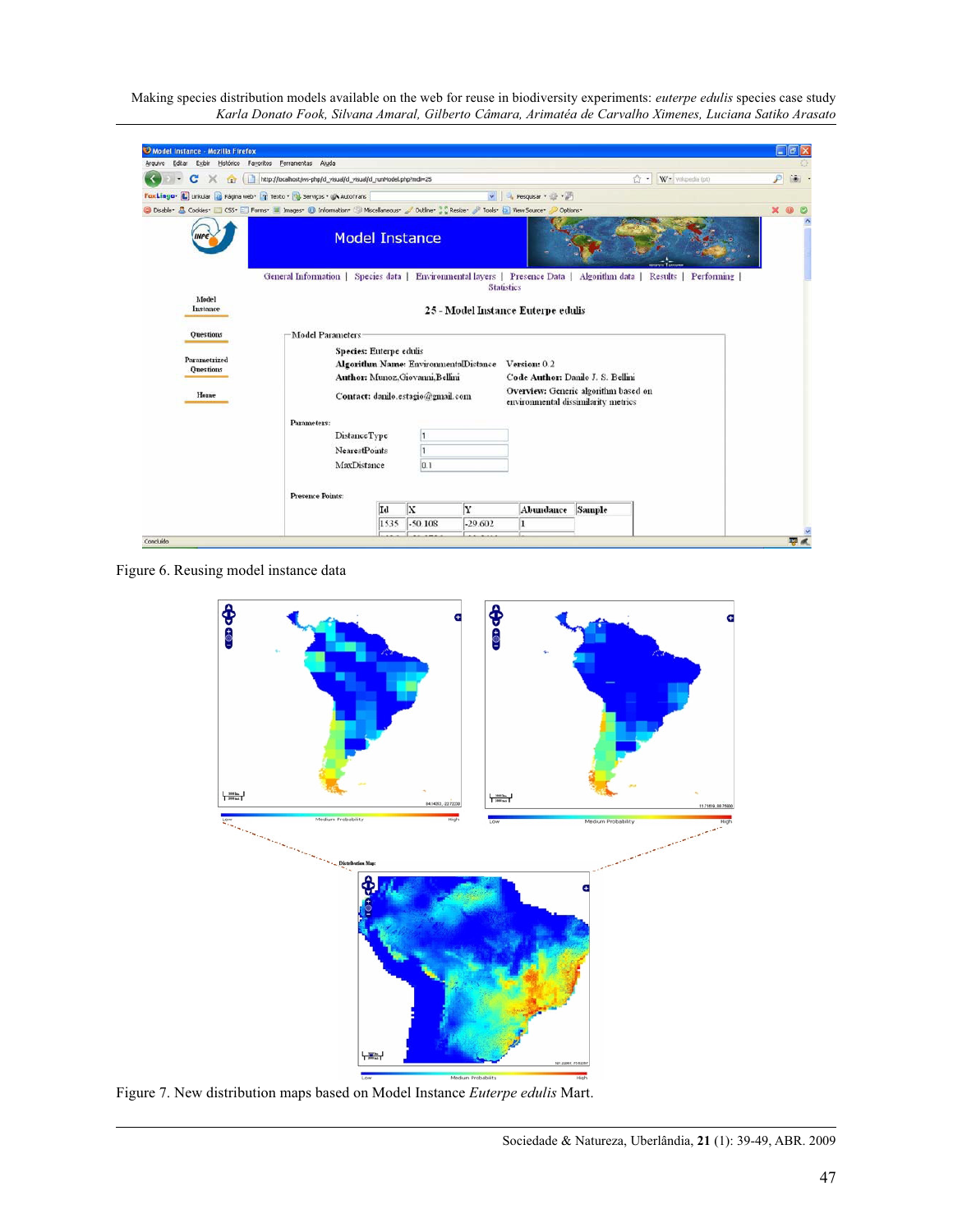Figure 7 displays model instance distribution map, and two samples of species distribution maps based on catalogued model instance. Our main goal is to enable the scientist to compare different distribution models and to make new inferences about his studies.

#### **4. Final Comments**

This paper illustrated the use of a Collaborative Environment in a species distribution modelling network. The environment aims to support scientific research, planning, conservation, and management. The architecture is based on a model instance catalogue, and a set of geospatial web services, named as Web Biodiversity Collaborative Modelling Services – WBCMS. The approach makes modelling experiment results available on the Web, and enables biodiversity researchers to perform new models based on previous ones.

An example of species distribution modelling experiment cataloguing and reusing illustrated the collaborative environment usage from a researcher's point of view. Our experiments, have demonstrated the usefulness of the proposals and ideas presented in this work. We consider this line of work promising as a global tool to improve biodiversity research.

#### **Acknowledgements**

Special thanks go to OpenModeller Project (FAPESP process: 04/11012-0); and to FAPEMA (Fundação de Amparo à Pesquisa e ao Desenvolvimento Científico e Tecnológico do Maranhão) for partially supporting this research.

#### **References**

BEST, B. D.; HALPIN, P. N.; FUJIOKA, E.; READ, A. J.; QIAN, S. S.; HAZEN, L. J.; SCHICK, R. S. *Geospatial web services within a scientific workflow*: Predicting marine mammal habitats in a dynamic environment. Ecological Informatics, v. 2, p. 210-223, 2007.

BIOGEOMANCER, 2005, *Georeferencing reveals biological importance.* (BioGeomancer)(Brief Article) GeoWorld.

BUSBY, J. R. Bioclim : a bioclimate analysis and prediction system. *Plant Protection Quarterly* (Australia), v. 6, p. 8-9, 1991.

DALTIO, J.; MEDEIROS, C. B. *Aondê* : An ontology Web service for interoperability across biodiversity applications. Information Systems, v. 33, p. 724–753, 2008.

GIOVANNI, R. D. The OpenModeller project. In: *BiodiversityWorld GRID workshop*. e-Science Institute, Edinburgh, 2005. p.

GRILO, C. *Critérios para a selecção de zonas prioritárias para a conservação em áreas protegidas*. 2006. Article p. http://www.naturlink.pt/canais/ Artigo.asp?iArtigo=3245&iLingua=1.

GUISAN, A.; THUILLER, W. Predicting species distribution: offering more than simple habitat models. *Ecology Letters*, v. 8, n.9, p. 993-1009, 2005.

GUISAN, A.; ZIMMERMANN, N. E. Predictive habitat distribution models in ecology. *Ecological Modelling*, v. 135, p. 147–186, 2000.

GURALNICK, R. P.; HILL, A. W.; LANE, M. Towards a collaborative, global infrastructure for biodiversity assessment. *Ecology Letters*, v. 10, p. 663-672, 2007.

HORTA, L. M.; GENTRY, M., 2008, *Beija-flor User's Guide*: An Internet-based Approach for Sharing Scientific Data in LBA, LBA / INPE-CPTEC.

HUTCHINSON, G. E. Concluding Remarks. *Cold Spring Harbour Symposium on Quantitative Biology*, v. 22, p. 415-427, 1957.

MUÑOZ, M. openModeller: A framework for biological/environmental modelling. In: *Inter-American Workshop on Environmental Data Access*. Campinas, SP. Brazil, 2004. p.